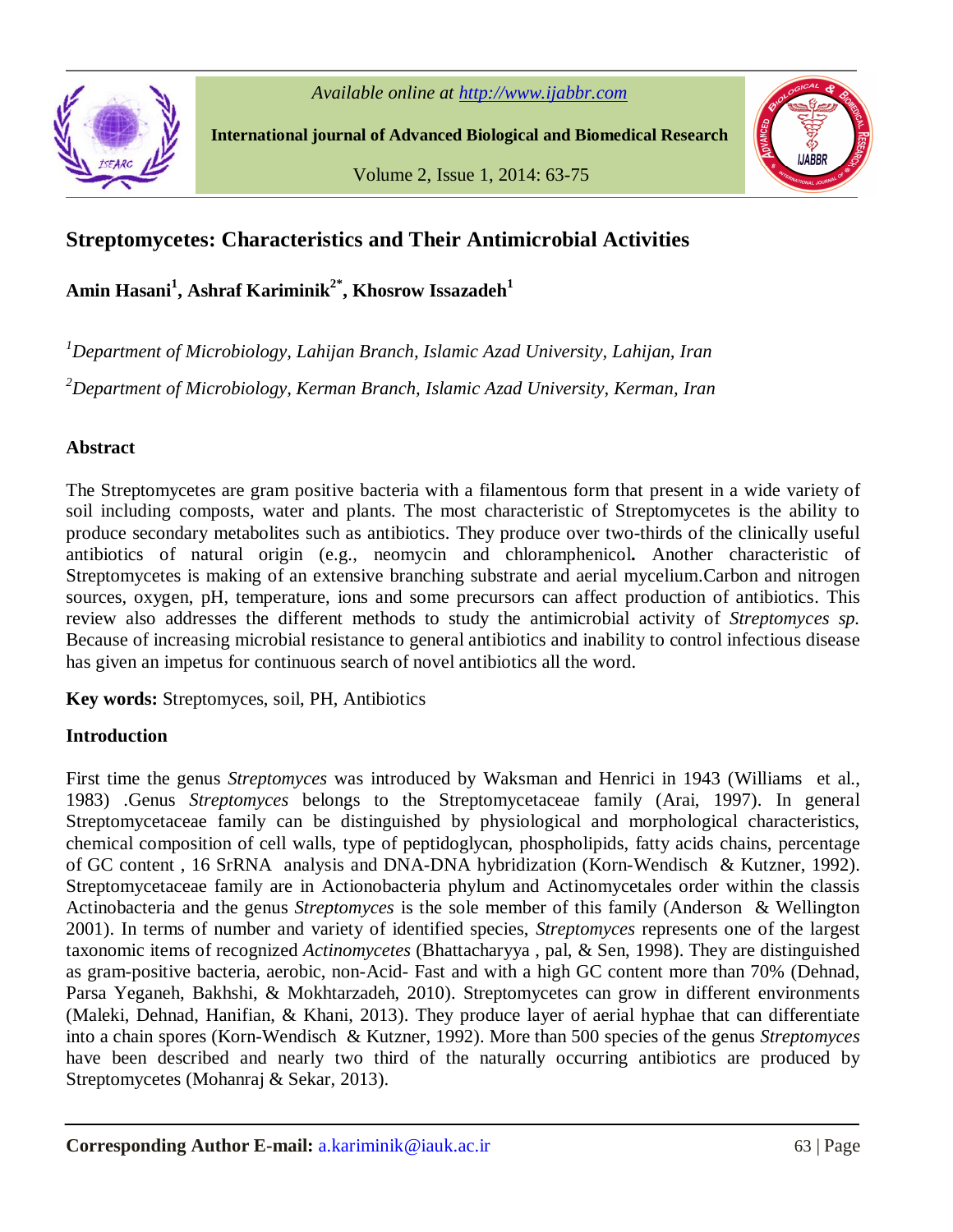## **Characteristics of Streptomycetes**

*Streptomyces* is the largest genus of Actinobacteria and the type genus of the family Streptomycetaceae (Hong et al., 2009). Over 500 species of *Streptomyces* bacteria have been described *(Lee , Jung, & Hwang, 2005).Streptomyces* species are chemoorganotrophic, filamentous gram-positive bacteria but not acid-alcohol fast, not fungi and occur in the same habitats as fungi and are superficially similar (Ikeda et al., 2003). They have genomes with high GC content 69- 78% (Kavitha, Vijayalakshmi, Sudhakar, & Narasimha, 2010).The filaments and spores are very small usually 1 µm or less in diameter (Willemse, Borst, Waal, Bisseling, & Wezel, 2011). The spores are formed by the fragmentation of the filaments and are borne in straight, wavy, or helical chains (Chater, 1993). The colonies are slow-growing and often have a soil-like odour because of production of a volatile metabolite, geosmin (Jüttner & Watson, 2007). Firstly colonies are relatively smooth surfaced but later they develop a weft of aerial mycelium that may appear floccose, granular, powdery, or velvety (Ambarwati, Sembiring, & Soegihardjo, 2012). They produce a wide variety of pigments responsible for the colour of the vegetative and aerlial mycelia(Flärdh & Buttner, 2009). *Streptomyces* species are nonmotile, catalase positive, reduce nitrates to nitrites and degrade adenine, esculin, casein, gelatin, hypoxanthine, starch, and Ltyrosine(Smaoui, Mathieu, Fguira, Merlina, & Mellouli, 2011). The cell wall peptidoglycan contains major amounts of L- diaminopimelic acid (L-DAP). They have no mycolic acids,contain major amounts of saturated, iso- and anteiso-fatty acids, possess either hexa- or octahydrogenated menaquinones with nine isoprene units as the major isoprenolog, and have complex polar lipid patterns that typically contain diphosphatidyl glycerol,phosphatidyl ethanolamine,phospha-tidyl inositol, and phosphatidyl inositol mannosides (Cummins & Harris, 1958).

#### **The life cycle of Streptomycetes**

The life cycle of Streptomycetes starts when a spore settles in a nutrient rich medium. This stimulates the spore to exist its dormant state and undergo germination and form germ tubes. Germ tubes grow by tip elongation and the cells don't undergo binary fission. Through extension and branching the germ tubes give rise to a network of filaments which grow into and across the surface of an agar plate. This network is called the substrate mycelium (Flärdh & Buttner, 2009). As the colony continues to grow, the mycelium in the center of the colony starts to differentiate. Differentiation results in the formation of a new cell type, the aerial hyphae. When heaven word growth of the spiraling, multi- genomic aerial hyphae stops, the aerial hyphae undergo synchronous cell division giving rise to monoploid compartments each of which will develop in to a resistant spore (Kieser , Bibb, Buttner, Chater, & Hopwood, 2000) .The life cycle of a *Streptomyces* sp. has been studied by the Robinow HC1-Giemsa method of nuclear staining, and is described in the subsequent manner: (1) initial nuclear division phase; (2) primary mycelium; (3) secondary mycelium (Including aerial); (4) the formation of spores. The primary mycelium develop after the initial nuclear division phase and produce side divisions, then later gave rise to single swellings in the hyphae. These swellings grow to form large round cells, each of which contain many nuclei. The secondary mycelium develops, a part of which become aerial and terminates in the form of chains of spores (Mc Gregor 1954).

#### **Streptomycetes habitats**

Although streptomycetes widely distributed in soil, water and other natural environments (Seong, Choi, & Baik, 2001),(Singh, Baruah, & Bora 2006).The population of them in an ecosystem are determined by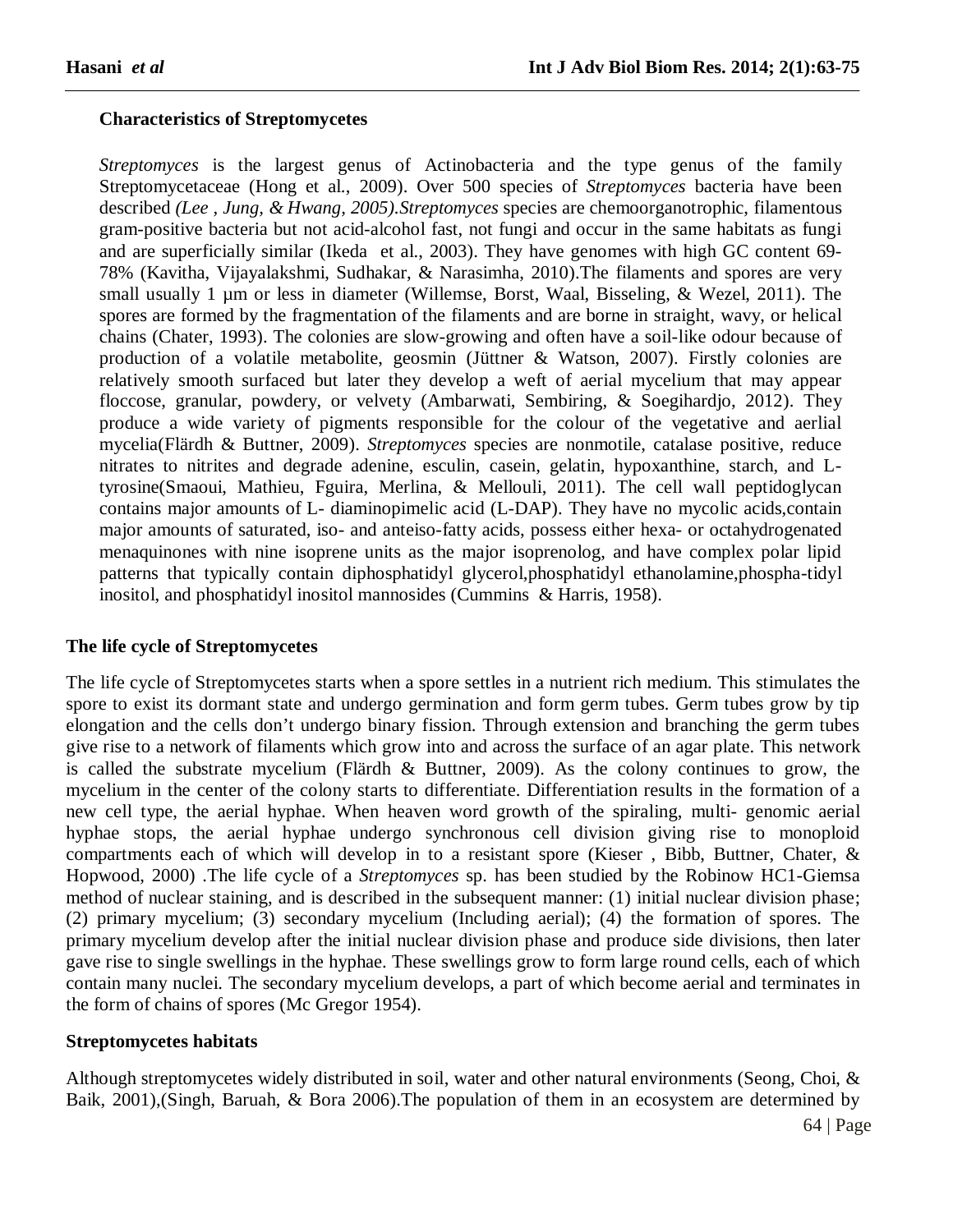numerous physical, chemical and biological factors(Kharat, Kharat, & Hardikar, 2009). Identification of novel ecological systems is therefore crucial for the discovery of novel Streptomycetes (Wang, Zhang, Ruan, Wang, & Ali, 1999).

Streptomycetes make 40% of soil bacteria (Boone, Castenholtz, & Garrity, 2001). Under dry and alkaline conditions *Streptomyces sp.* are the numerous microbial population in soil and because of their filamentous form, they cause the strength of soil texture and protect it from wind and rained eradication (Vetsigian & Roy Kishony, 2011). The percentage of *Streptomyces sp*. in total microbial population has positive correlation with the depth of soil and they can even be obtained from the horizon C of the soil (Kim, Seong, Jeon, Bae, & Goodfellow, 2004). Distribution of Streptomycetes in water and soil, depends on food stress, temperature, pH, moisture,salinity, soil texture and climate (Locci, 1989). Although soil is the most important Streptomycetes habitat (Mokrane, Bouras, Sabaou, & Mathieu, 2013), other habitats are:

**Hay and other organic material:** Mesophilic and Thermophilic *Streptomyces sp.* can degrade many natural substrates, cotton textiles, plastics, rubber and paper (Subbarao 1999). Most of streptomycetes subjected as indigenous microbes isolated from soil and had successfully capability to growth remove and use different organic compound (Rahmansyah, Agustiyani, Julistiono, & Dewi, 2012). Streptomycetes are capable to produce degrade Cellulose, lignocellulose, chitin and different organic compounds in biogeochemical cycles (Horn, Vaaje-Kolstad, Westereng, & Eijsink, 2012).

**Fresh water and marine habitats** : In addition to drinking water systems with drainage after heavy rainfall (Rowbotham & Cross, 1977). The isolation of Streptomecetes from marine environments has been an abundant area of investigation in the past decade(Remya & Vijayakumar, 2008). Of the marine inhabitants studied, marine invertebrates, particularly sponges, are of excessive interest for discovering novel Streptomecetes (Selvakumar, Arun, Suguna , Kumar, & Dhevendaran 2010). In recent times, the marine derived actinomycetes have become documented as a source of novel antibiotic and anticancer agent (Baskaran, Vijayakumar, & Mohan, 2011).

-*Plants*: Streptomycetes play a minor role as plant pathogens such as *Streptomyces scabies, S.ipomoea, S.turgidiscabies, S.aureofaciens, S.acidiscabies* and *S.tumescans* causing gall potato, soil rot or pox, pitted scab, netted scab, gall potato in acidic soil and root gall respectively (Fatope , Al-kindi, & Abdulnour 2000). In the other hand some species of *Streptomyces* act as biological control (Rugthaworn 2007). Biological control is an environmentally sound and effective means of reducing or mitigating pests and pest effects through the use of microorganisms. For example biological control of sunflower stem rot (Baniasadi 2009 ) , (Aghighi , Shahidi Bonjar, & Saadoun, 2004) and potato common scab (Kalantarzadeh 2006 ).

- *Animal and humans***:** Although a small number of clinical Streptomycetes have been isolated so far, their role as pathogens and infectious disease cannot be ignored (Korn-Wendisch & Kutzner, 1992). Streptomycetes are uncommon pathogens, though infections in humans, such as mycetoma, can be caused by *Streptomyces somaliensis* and *Streptomyces sudanensis* (Quintana et al., 2008).

#### **Streptomycetes requirements**

Streptomycetes are aerobes, chemoorganotrophic bacteria and they need organic carbon source, inorganic nitrogen sources, and mineral salts and don't need vitamins and growth factors (Lee & Demain 1997). *Streptomyces* requirements has been investigated by kutzner (Kuster & Williams, 1964).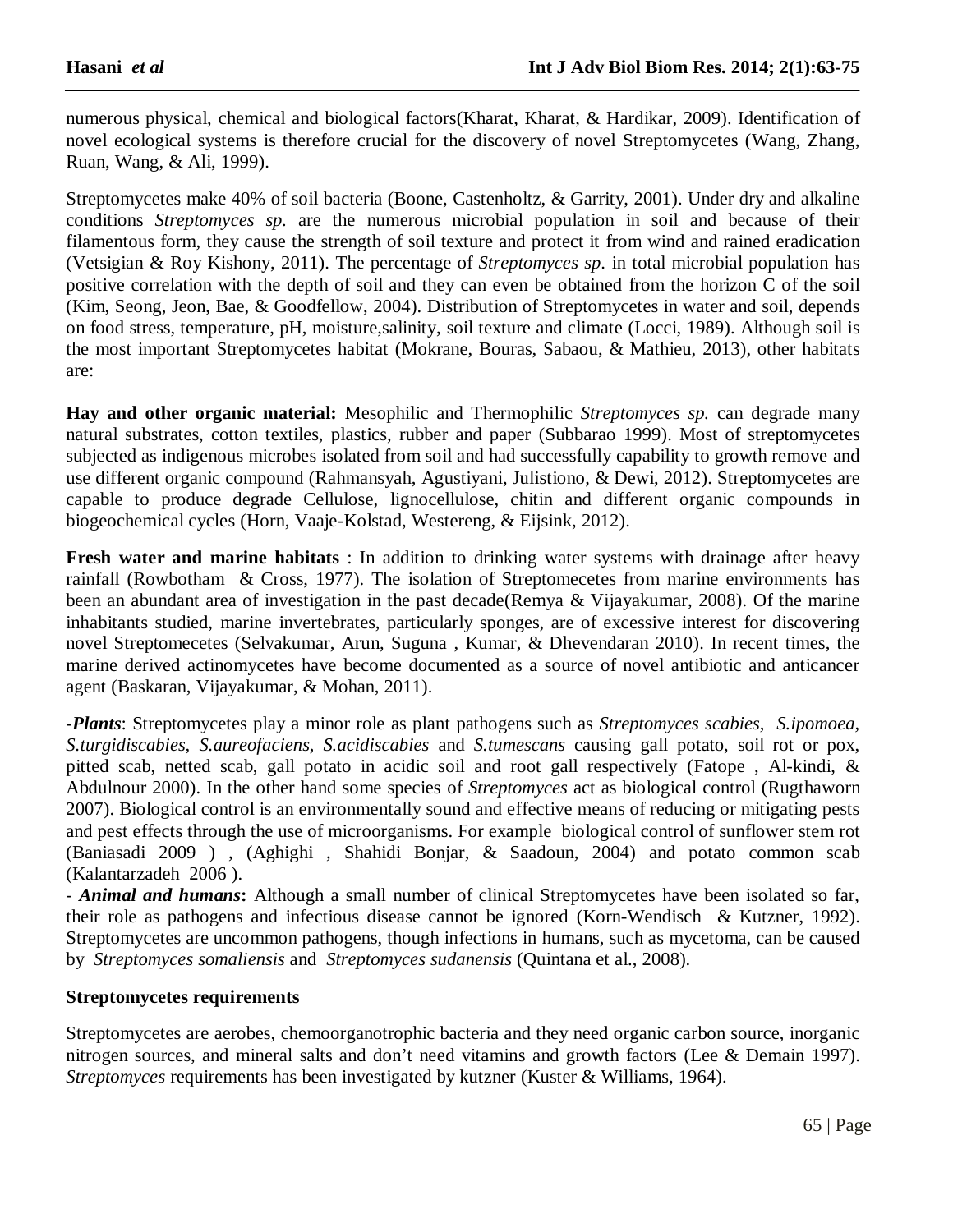Most of *Streptomyces sp*. are mesophile and grow in temperatures 10-37°C (Deeble, Fazeli, Cove, & Baumberg 2005) ,(James & Edwards, 1989) but three species *Streptomyces thermonitrificans, S.thermovulgaris* and *S.thermoflavus* are thermophile and grow in temperature 45-55<sup>°</sup>C (Srivibool, Kurakami, Sukchotiratanac, & Tokuyamab, 2004). Streptomycetes grow in pH 6.5-8.0 (Cabello , Gonzalez , & Genilloud 2003). Streptomycetes are not only more resistant to drought and form arthrospore but also require less moisture than other bacterial and are very sensitive to water logged conditions(Subbarao 1999) . Some of reports described that drained soils (sandy loam, calcareous) have more *Streptomyces* than heavy clay soils (Sujatha, RajuB, & Ramana, 2005).

#### **Streptomycetes metabolites**

A primary metabolite is a kind of metabolite that is directly involved in normal growth, development, and reproduction. It usually performs a physiological function in the organism. A primary metabolite is typically present in many organism or cell (Demain 1980). Secondary metabolites are organic compounds that are not directly involved in the normal growth, development, or reproduction of an organism (Shomurat, Yoshida, Amano, Kojina, & Niida, 1979). Therefore secondary metabolites differ from primary metabolites (e.g. amino acids and nucleotides) in four manner: 1) they are not essential for growth, 2) their production is dependent on growth conditions liked type of culture media, 3) they are often produced as groups of closely related molecules, and 4) it is often possible to overproduce these components (Drew & Demain, 1977).The most important characteristic of Streptomycetes is the ability to produce secondary metabolites with antibacterial, antifungal, antiviral and antitumoral properties. Two species of *Streptomyces* by the name of *Streptomyces griseus* and *Streptomyces coelicolor* are used for industrial production of Streptomycin and novel antibiotics such as dihydrogranticin respectively. Doxorubicin as anticancer agents (Mukhtar, Ijaz , & Ul-Haq, 2012) and Rapamycin as immunomodulatory agents are Secondary metabolites produced by *Streptomycete*s (Ying & Marta, 2001).Another metabolite of *Streptomycetes* known as the 'Geosmin'and sidrophore are responsible for the earthy odor (Sanglier, Haag , Huck , & Fehr, 1993). However volatile product secreted by *Streptomyces* may also be responsible for the specific smell (Bais, Nimbekar, Wanjari1, & Timande, 2012).

#### **Streptomycetes and antibiotics**

Streptomycetes have high potential to produce secondary metabolite such as antibiotics (MCIntyre, 2002 ), anthelminthic enzymes, herbicides (Kariminik & Baniasadi, 2010), anti- cancer drugs (Berdy, 2005) , growth factors like vitamin B12 (Bibb, 2005) and immune- modulators (Mann, 2001) . Louis Pasteur was one of the pioneers of modern antibiotics knowledge, in 19th century (Gray & Jacobs 2003). He found that, some of microorganisms are able to kill other microorganisms. Penicillin was the first antibiotic that discovered by Alexander Fleming from *Penicillium notatum* in 1929 (Silva & Anne, 2004). The history of antibiotics obtained from *Streptomyces* sp. began with the discovery of Streptothricin in 1942(Sanglier et al., 1993), and the discovery of Streptomycin in 1943 (Schats, Bugie , & Waksman, 1994), and then scientists intensified the search for other antibiotics within the genus(Watve, Tichoo, MM, & Bhole, 2001). The most productive years of antibiotic discovery were between 1945 and 1960 (Watve *et al.,*  2001). In 1949 Rachel Brown extracted the first antibiotic for treatment of fungal disease called Nystatin from *Streptomyces noursei* (Orna, 2001). They produce over two-thirds of the clinically useful antibiotics of natural origin (e.g., neomycin and chloramphenicol). Today, 80% of the antibiotics are derived from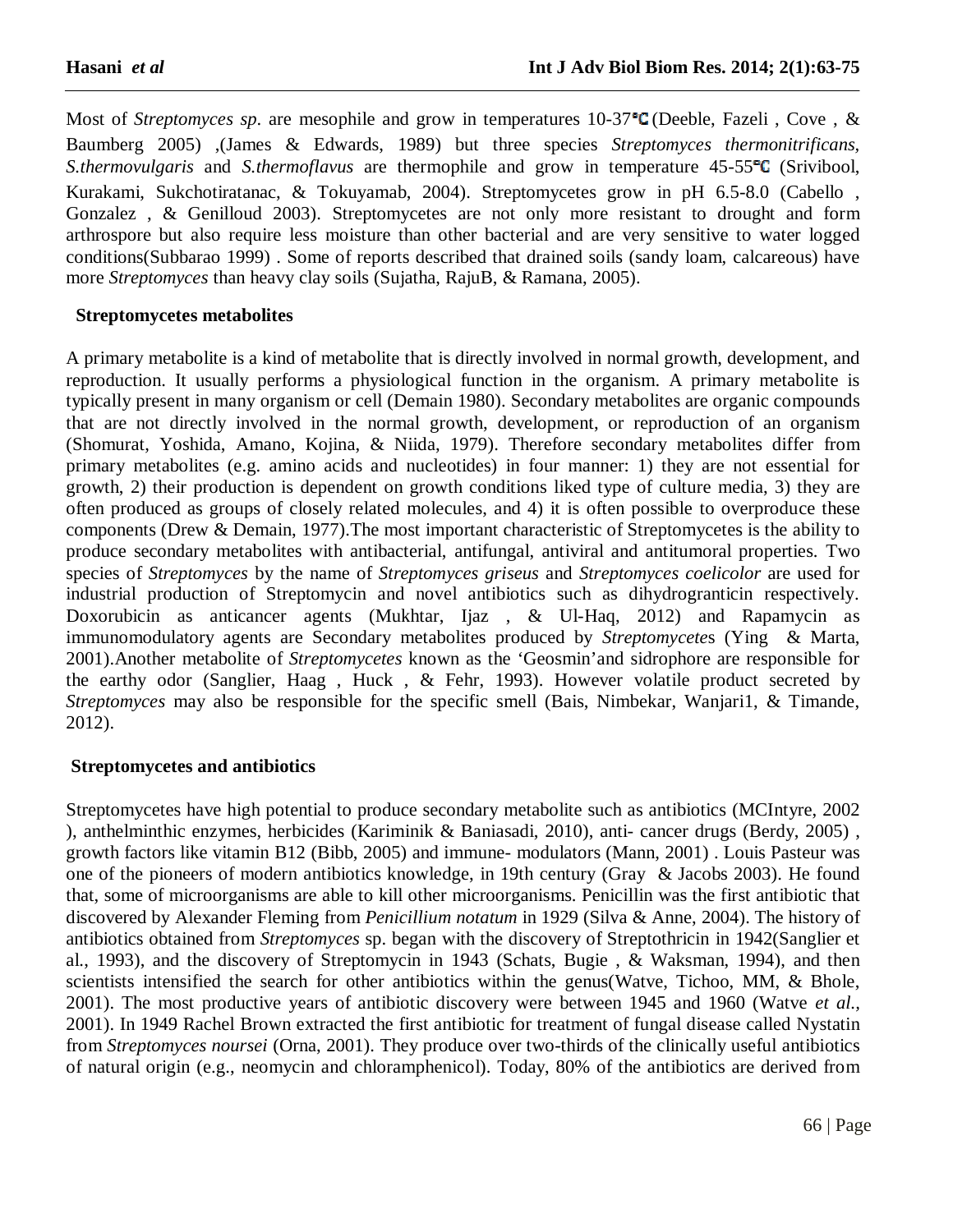*Streptomyces sp.*(Kharat *et al.*, 2009). Some of antibiotics has listed in table 1. Of the clinically useful antibiotics, more than 50% are derived from *Streptomyces* (Keiser *et al*., 2000).

Because of microbial resistance, despite the success of the discovery and production of antibiotics, infectious diseases still seem the second agent of death in the world (Nikaido, 2009). The resistance may be due to genetic changes such as mutation or acquisition of resistance factors such as plasmids through horizontal genetic transfer (Wright 2010). In the other hand some physiological state of the bacteria such as biofilm formation can induce antibiotic resistance and also microorganisms related to chronic and recurrent infections usually are resistant to antibiotics (Hassan et al., 2011). As a result, scientists are trying to change to existing antibiotics or discover new agents that are more effective and stable to inactivating enzyme produced by resistant bacteria (Garza-Ramos, Silva-Sánchez , & Martínez-Romero, 2009).Granaticin is a pigmented and pH sensitive antibiotic which produce by *Streptomyces thermoviolaceus*. Granaticin is specially synthesized at temperatures as high as 55 °C but optimally at 45 °C. *Streptomyces thermoviolaceus* possesses a termotolerant polypeptide pathway. Although the rate of production of the secondary metabolite is fastest at 37 °C the yield is not as high as that seen at 45 °C. We attribute this to a preference for producing biomass at 37 °C and there is an inverse relationship between cell yield and titre of antibiotic over the temperature range 30 to 50°C (James & Edwards, 1989),(Procópioa, Silvaa, Martinsa, Azevedoa, & Araújob, 2012) .

| Streptomyces sp. | Antibiotic      | Streptomyces sp. | Antibiotic         |
|------------------|-----------------|------------------|--------------------|
| S. orchidaccus   | Cycloserin      | S.erythraeus     | Erythromycin       |
| S.oriantalis     | Vancomycin      | S.vensuella      | Chloramphenicol    |
|                  | Neomycin,       |                  | Chlortetracycline, |
| <i>S.fradiae</i> | Actinomycin,    | S.aureofaciens   | Dimethylchlor      |
|                  | Fosfomycin,     |                  | tetracycline       |
|                  | Dekamycin       |                  |                    |
| S.nodosus        | Amphotricin B   | S.ambofaciens    | Spiramycin         |
| S.noursei        | <b>Nistatin</b> | S.avermitilis    | Avermicin          |
| S.mediterranei   | Rifampin        | S.alboniger      | Puromycin          |
| S.griseus        | Streptomycin    | S.niveus         | Novobicin          |
| S.knanamyceticus | Kanamycin       | S.platensis      | Platenmycin        |
| S.tenebrarius    | Tobramycin      | S.roseosporus    | Daptomycin         |
| S.spectabilis    | Spectinomycin   | S.ribosidificus  | Ribostamycin       |
| S.viridifaciens  | Tetracycline    | S.garyphalus     | Cycloserine        |
| S.lincolensis    | Lincomycin,     | S.vinaceus       | Viomycin           |
|                  | Clindamycin     |                  |                    |
| S.rimosus        | Oxytetracyclin  | S.clavuligerus   | Cephalosporin      |

**Table 1. List of some antibiotics produced by** *Streptomyces sp.*

#### **Antibacterial activity of Streptomycetes**

## **Sampling**

According to the many investigations, it is better to do the sampling from various parts of the soil from depth of 5 to 10 cm (Shahidi Bonjar, 2004). Streptomycetes exist in different types of soil and the surface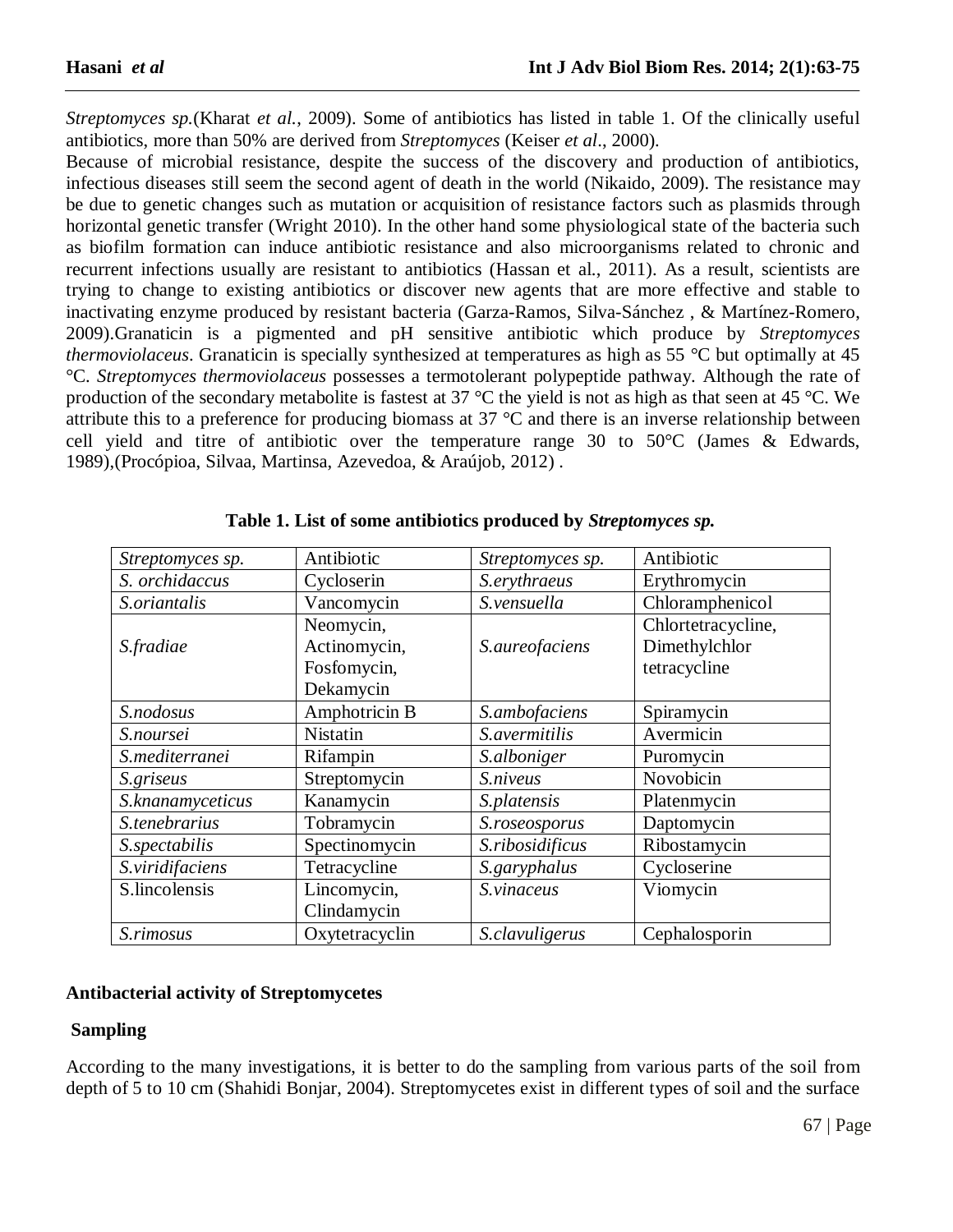layer of soil is more numerous because of their strict aerobic metabolism. *Streptomyces* population is more in alkaline soils, compost, river's mud and riverbeds (Kariminik & Baniasadi, 2010). Their concentration in soil depends on physical properties, organic matter content, pH, moisture, soil reactions and soil texture (Nonoh et al., 2010). Streptomycetes are highly tolerant to salinity and that's why many species are found in salty soil and marine(Selvakumar et al., 2010).

#### **Nutrient requirements for antibiotic production**

Streptomycetes can grow on Muller-Hinton agar, Trypticase soy agar, and Nutrient agar with calcium chloride (Busti & Yushi, 2006).Carbon and nitrogen sources , oxygen,pH,temperature,ions and some precursors can affect production of antibiotics (Rafieenia, 2013).

*Carbon*: Some investigators reported that glucose decreases antibiotic production because of suppressing the enzymes involved in antibiotic biosynthesis and can be related to effect of growth rate on antibiotic biosynthesis (Lounes, Lebrihi, Benslimane, Lefebvre , & Germain, 1996) , (Lounes et al., 1996). Polysaccharides such as starch and glycerol are commonly the best carbon sources as they support a slow growth rate that is appropriate for antibiotic production(Jonsbu, McIntyre, & Neilson 2002). Slavica Ilić *et al* showed the use of new carbon and can lead to the best microbial growth and antibiotic production .The maximum production of some antibiotics was in the culture media with glucose and lactose, while the minimum antibiotic production was observed in the medium with ribose(Ilić, Konstantinović, Veljković, Savić , & Gojgić-Cvijović, 2010). (Jonsbu et al., 2002)

*Nitrogen*: Several studies have showed that antibiotic synthesis related to type and concentration of nitrogen source in culture media (Rafieenia, 2013). Simple and inorganic nitrogen sources usually decrease antibiotic production(Young & Kempe, 1985). Complex nitrogen sources such as soybean meal, corn steep liquor and yeast extract can increase antibiotic production which can be attributed to slow breakdown of these compounds in the medium. Slavica Ilić *et al* found that replacement of soybean as nitrogen source with isatin-Schiff bases (isatin-3-thiosemicarbazone - ITC, isatin-3-semicarbazone - ISC and isatin-3-phenylhydrazone – IPH;) increased the level of antibiotic production (Ilić et al., 2010).

*Rate of growth*: Bacterial growth in exponential phase, which has the optimum growth rate, can effect on more antibiotic production (Sejiny, 1991). The biosynthesis of antibiotics is a particular possessions of microorganisms and depends on growth conditions (Young & Kempe, 1985). These microorganisms use a wide range of substrates for growth; however, many of these substrates can have a negative effect on the production of secondary metabolites. Under several nutrient limitations, the production of secondary metabolites will be higher than non-limiting nutrient conditions (Sejiny, 1991).

*Minerals*: Minerals such as phosphorus (Martin, 2004), potassium, iron, zinc and manganese in trace increase level of antibiotic production (Gesheva , Ivanova , & Genava 2005). Many secondary metabolites are produced only when phosphate is the growth limiting nutrient. It has been shown that antibiotic synthesis starts after decrease of phosphate source(Martin, 2004).

*Oxygen*: Streptomycetes are aerobic bacteria. Thus appropriate oxygen has a great influence on their growth and antibiotic production(Wang et al., 1999).

*pH*: Most antibiotics are optimally produced in pH close to 7.0(Saadoun, Momani, Malkawi, & Mohammad, 1999).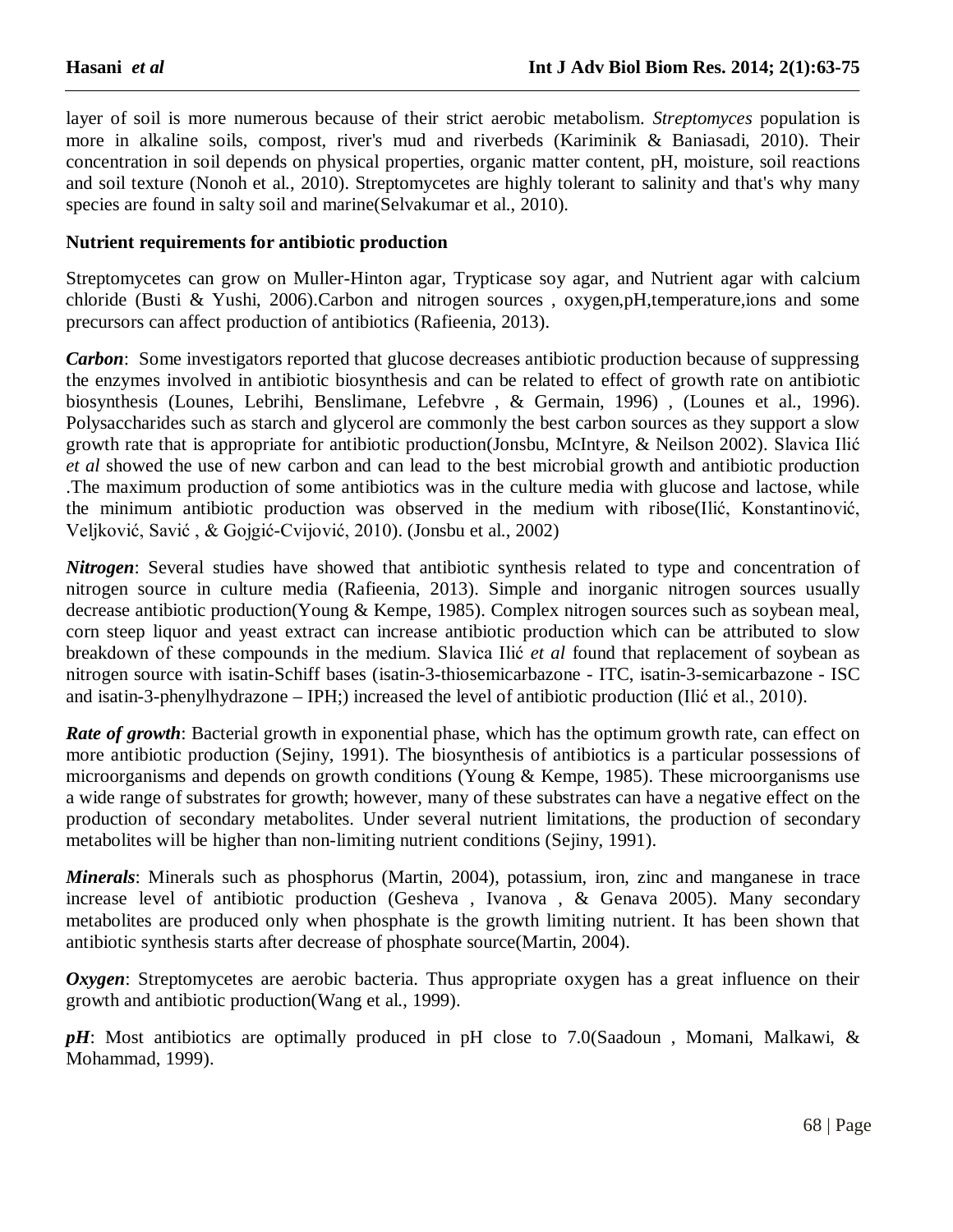*Precursors*: Precursors such as amino acids and Short-chain fatty acids are the precursors of some antibiotics and added to media in industrial processes(Tang, Zhang , & Hutchinson, 1994).

*Ions*: Divalent ions as Mn2+, Cu2+, Fe2+ usually stimulate antibiotic biosynthesis (Gesheva et al., 2005).

#### **Antibacterial activity protocols.**

There are many different techniques for investigation of antimicrobial properties.

#### **Cross streak method**

Agar plates are prepared and inoculated with Streptomyces isolates by a single streak in the center of petridishes and incubated at 30  $\textdegree C$  for 7 days. The plates were then inoculated with the test bacteria by a single streak at 90 $\degree$  angles to the Streptomyces isolates and incubated at 37 $\degree$ C for 24 hr. Antibacterial activity is recorded by zone of inhibition (Kumar, Preetam Raj, Duraipandiyan, & Ignacimuthu, 2012).

#### **Agar overlay method**

In this method, Streptomyces isolates are spot inoculated in medium for 7 days in  $30^{\circ}$ C. Following incubation, one ml of chloroform is added to arrest the growth of inoculated isolates and after 40 minutes they are overlaid with 7 ml of semisolid nutrient agar (0.7%) inoculated with 0.1 ml of overnight culture of tested bacteria. Plates are incubated for 24 hours at  $37$   $\textdegree$ G and zone of inhibition is measured in millimeters (Sahin & Ugur, 2003).

#### **Disc Diffusion assay**

The *Streptomyces* isolates are inoculated as submerged culture in 500 ml Erlenmeyer flasks containing 100 ml of broth Streptomyces medium and incubated in shake incubator at 200 rpm in 30  $\degree$ C for 5 days. The cultures are centrifuged for 15 minutes in 1500 rpm. The culture filtrates are extracted with ethyl acetate solvent (1:1 v/v) and shacked for 20 minutes. The supernatant organic layer are collected and evaporated in Rotary evaporator system at  $40^{\circ}$ C. A crude and dry extract obtained, are suspended in ethyl acetate at a concentration of 1mg/ml for antibacterial studies. Sterile blank discs - 6mm in diameter- are saturated with 50 ml suspension, dried and placed on to the plates previously inoculated with tested bacterial. The plates are incubated for 24 hours in optimum temperature of bacterial and zone of inhibition are measured. The inhibitory effects are evaluated by the measurement of inhibition zone diameter(Gebreyohannes, Moges, Sahile, & Raja, 2013) and (Manivasagan et al., 2009).

#### **Agar well diffusion assay**

250 ml Erlenmeyer flasks containing 150 ml sterile starch casein nitrate broth are aseptically inoculated with the spore suspension of Streptomyces isolates and incubated aerobically at 30  $\degree$ C for 10 days. After incubation, the contents in the flasks are filtered through sterile what man paper No.1 the culture filtrates are centrifuged and supernatant and ethyl acetate (1:1 v/v) is used for solvent extraction, and agitated for 30 minutes. Solvent layer is removed and the supernatant is twice extracted with ethyl acetate and then the ethyl acetate layer evaporated by Rotary evaporator at 40  $\degree$ C to dryness. The bacterial isolates are grown on with  $1.5 \times 10^8$ / ml equal 0.5 McFarland solvent, Nutrient agar plate using sterile cotton swabs.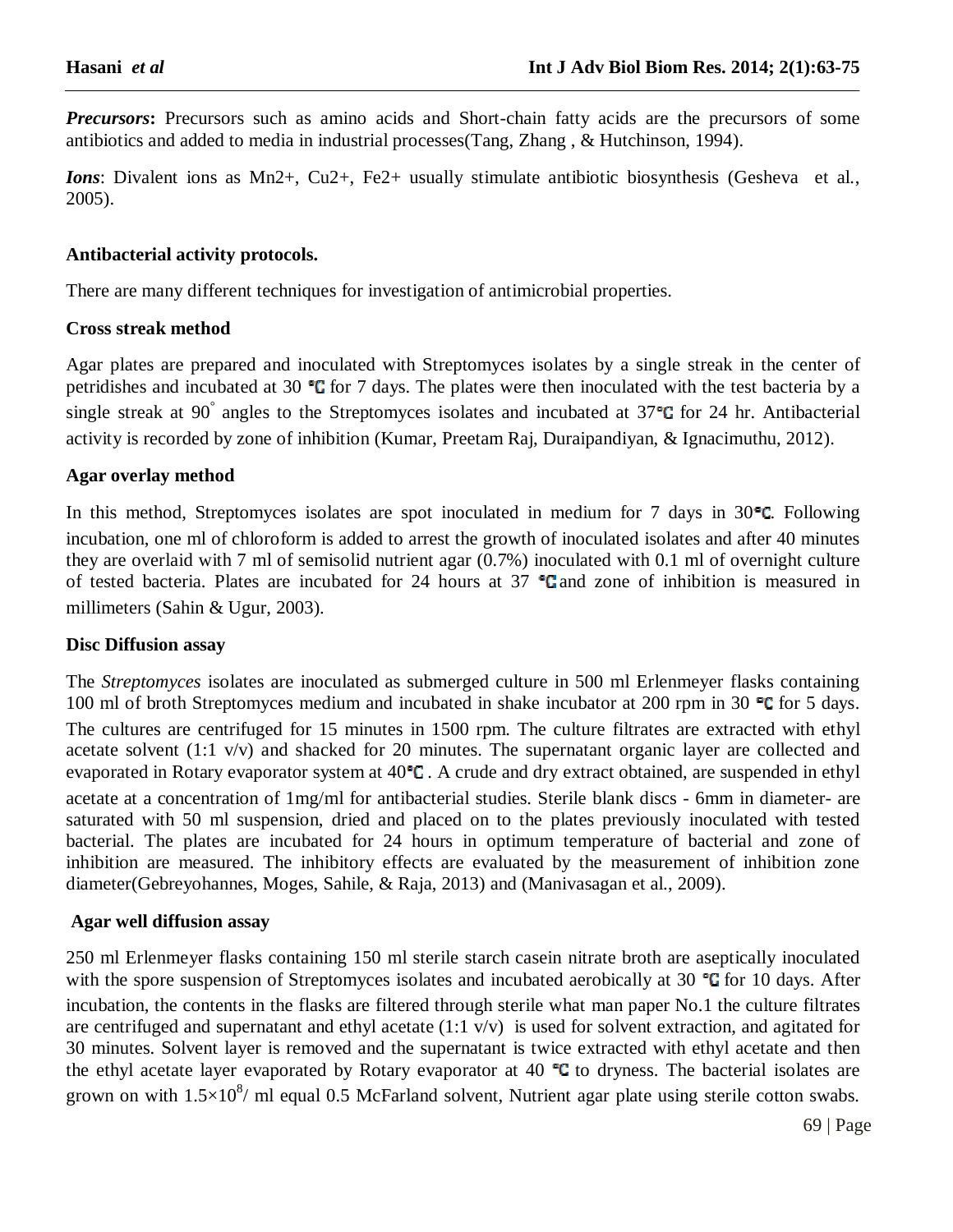Wells of 6 mm diameter are punched in the inoculated plates. Ethyl acetate extracts (5 mg/ml of 25%) dimethyl sulfoxide) are filled in wells. The plates are incubated at optimum temperature of bacteria for 24 hours. The inhibition zones formed around the wells are measured in millimeters (Pallavi et al., 2013).

#### **References**

Aghighi , S., Shahidi Bonjar, G., & Saadoun, I. (2004). First report of antifungal properties of a new Strain of Streptomyces plicatus (strain101) against four Iranian phytopathogenic isolates of Verticillium dahliae, a new horizon in biocontrol agents. Biotechnology, 3(1), 90-97.

Ambarwati, A., Sembiring, L., & Soegihardjo, C. (2012). Antibiotic produced by streptomycetes associated with rhizosphere of purple nut sedge (Cyperus rotundus L.) in Surakarta, Indonesia. African Journal of Microbiology Research, 6(1), 52-57.

Anderson , A. S., & Wellington , E. M. (2001). The taxonomy of streptomyces and related genera. International Journal of Systematic and Evolutionary Microbiology, 51, 797-814.

Arai, T. (1997). What are Actinomycetes? Atlas of Actinomycetes',The Society for Actinomycetes Japan (SAJ), Asakura Publishing Co., Ltd., Japan, 176-191

Bais, Y., Nimbekar, T., Wanjari1, B., & Timande, S. (2012). Isolation of antibacterial compound from marine soil actinomycetes. International Journal of Biomedical and Advance Research, 3(3), 193-196.

Baniasadi , F. (2009 ). Biological control of Sclerotinia sclerotiorum , by use of soil actinomycetes isolates American J of Agricultural and Biological Sciences, 4(2), 146-151.

Baskaran, R., Vijayakumar, R., & Mohan, P. M. (2011). Enrichment method for the isolation of bioactive actinomycetes from mangrove sediments of Andaman Islands, India. Malaysian Journal of Microbiology, 7(1), 26-32.

Berdy, J. (2005). Bioactive microbial metabolites: a personal view. J Antibiot, 58(1), 126.

Bhattacharyya , B., pal, S., & Sen, S. (1998). Anitibiotic production by Streptomyces hygroscopicus D1.5 , cultural effect. Rev.microbial. , 29(3), 254-257.

Bibb, M. (2005). Regulation of secondary metabolism in Streptomycetes. Curr Opin Microbiol 8, 208- 215.

Boone, R., Castenholtz, R., & Garrity, G. (2001). Bergey's manual of systematic bacteriology'. Springer-Verlag. New York, Berlin Heidelberg,, . 1, 163-164.

Busti, E., & Yushi, O. (2006). Media conditions for growthing Actinomycetes Microbial Res, 424-427.

Cabello , A., Gonzalez , A., & Genilloud , O. (2003). Patterns of antimicrobial activities from soil Actinomycetes isolated under different conditions of pH. Salinity journal of Applied microbiology, 95(4), 814-823.

Chater, K. (1993). Genetics of Differentiation in Streptomyces. Annual Review of Microbiology, 47, 685- 711.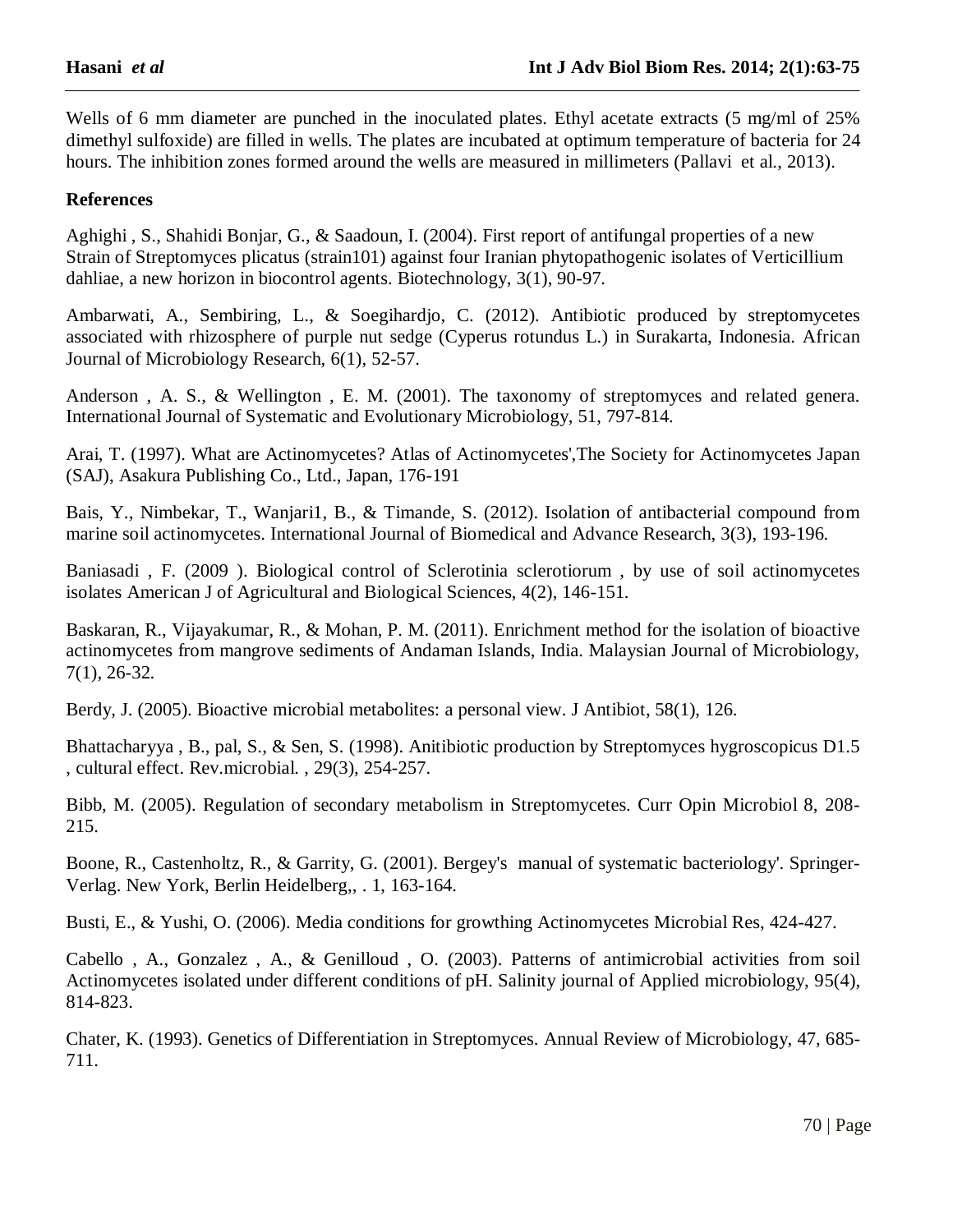Cummins , C., & Harris, H. (1958). Studies on the cell-Wall composition and taxonomy of Actinomycetales and related groups. J. gen. Microbiol., 18, 173-189.

Deeble, V., Fazeli , M., Cove , J., & Baumberg , S. (2005). Effects of temperature on production of antibiotics in Streptomyces griseus. Journal of antibiotics, 171-178.

Dehnad, A., Parsa Yeganeh, L., Bakhshi, R., & Mokhtarzadeh, A. (2010). Investigation antibacterial activity of Streptomycetes isolates from soil samples, West of Iran. African Journal of Microbiology Research, 4(16), 1685-1693.

Demain, A. (1980). Microbial production of primary metabolites Naturwissenschaften, 67(12), 582-587.

Drew, S., & Demain, A. (1977). Effect of primary metabolites on secondary metabolism. Annual Review of Microbiology, 31, 343-356.

Fatope , M., Al-kindi, M., & Abdulnour , O. (2000). Research trends: Natural products as pest, microbial disease and tumor control agents. Sci. Technol, 55-71.

Flärdh, K., & Buttner, M. (2009). Streptomyces morphogenetics: dissecting differentiation in a filamentous bacterium. Nature Review, 7, 36-49.

Garza-Ramos, U., Silva-Sánchez , J., & Martínez-Romero, E. (2009). Genetics and genomics for the study of bacterial resistance. Galud Pública Mex, 51, 439–446.

Gebreyohannes, G., Moges, F., Sahile, S., & Raja, N. (2013). Isolation and characterization of potential antibiotic producing actinomycetes from water and sediments of Lake Tana, Ethiopia. Asian Pac J Trop Biomed., 3(6), 426–435.

Gesheva , V., Ivanova , V., & Genava , R. (2005). Effects of nutrients on the production of microbial antibiotic by Streptomyces hygroscopicus. Microbial Res, 160(3), 243-248.

Gray , W., & Jacobs , F. (2003). Penicillin: the first miracle drug. Journal of Drug

390-396.

Hassan, A., Usman , J., Kaleem, F., Omair, M., Khalid, A., & Iqbal, M. (2011). Evaluation of different detection methods of biofilm formation in the clinical isolates. Braz J Infect Dis., 15, 305–311.

Hong, K., Gao, A., Xie, Q., Gao, H., zhuang, L., Yu, H.,Mand Ruan, J. (2009). Actinomycetes for marine drug discovery isolation from Mangrove soils and plants in china microbiological research. Mar Drugs., 7(1), 24-44.

Horn, S., Vaaje-Kolstad, G., Westereng, B., & Eijsink, V. (2012). Novel enzymes for the degradation of cellulose. Biotechnology for Biofuels 5(45), 1-12.

Ikeda , H., Ishikawa , J., Hanamoto , A., Shinose , M., Ikuchi, H., Shiba, T., . . . Omura , S. (2003). Complete genome sequence and comparative analysis of the industrial microorganism Streptomyces avermitilis. Nature Biotechnology 21, 526- 531.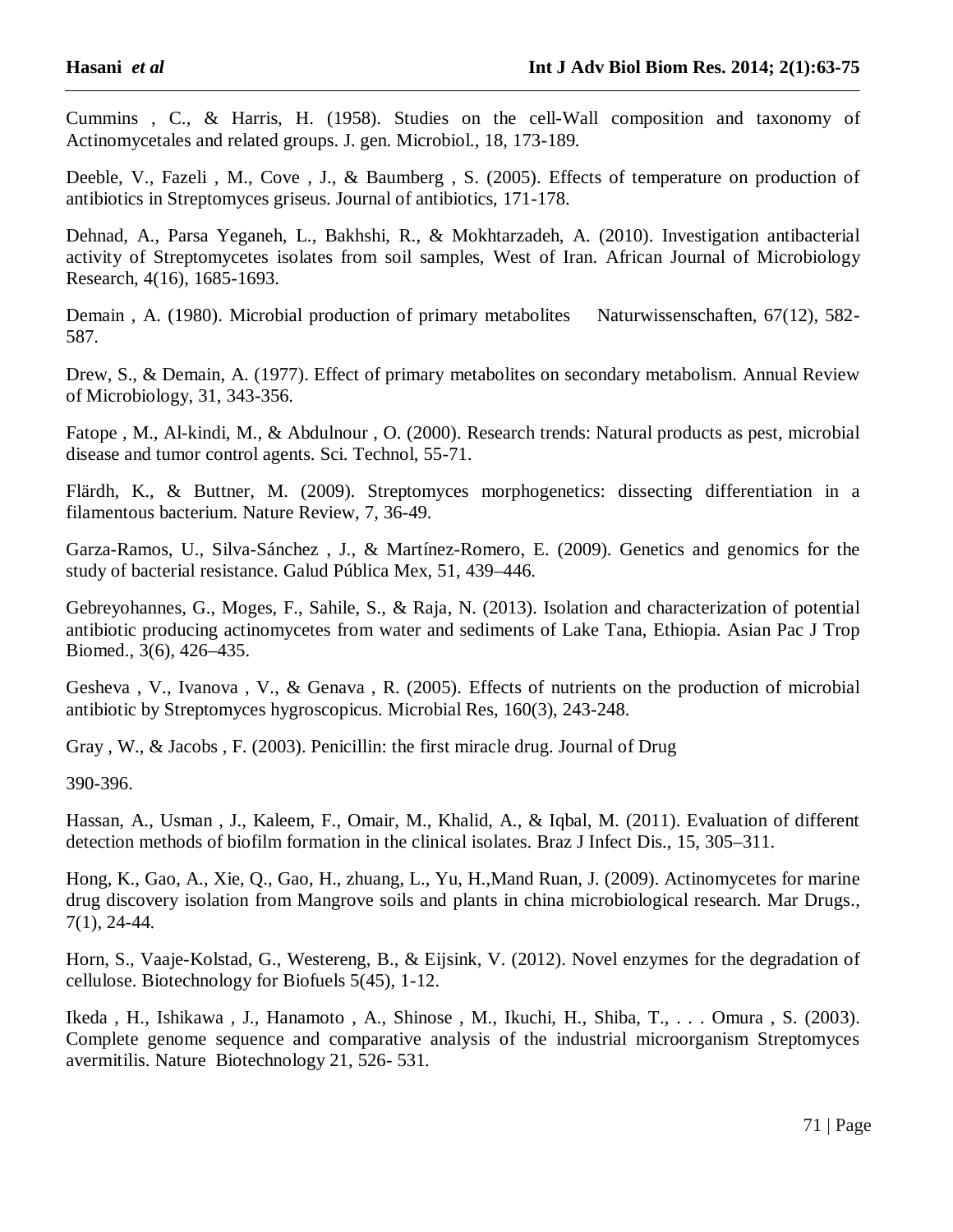Ilić, S., Konstantinović, S., Veljković, V., Savić , D., & Gojgić-Cvijović, G. (2010). The impact of different carbon and nitrogen sources on antibiotic production by Streptomyces hygroscopicus CH-7. Current research,Technology and Education topics in Applied Microbiology and Microbial Biotechnology, 2, 1337-1342.

James, P., & Edwards, C. (1989). The effects of temperature on growth and production of the antibiotic granaticin by thermotolerant streptomycete. J. Gen microbiology 135, 1997-2003.

Jonsbu, E., McIntyre, M., & Neilson , J. (2002). The influence of carbon sources and morphology on nystatin production by Streptomyces noursei. J. Biotechnol., 95(2), 133-144.

Jüttner, F., & Watson, S. (2007). Biochemical and ecological control of geosmin and 2-methylisoborneol in source waters. Appl. Environ. Microbiol., 73(14), 4395-4406

Kalantarzadeh , M. ( 2006 ). Antagonistic potential of two native Streptomyces strains in biocontrol of the major causals of common scab of potato in Iran. Asian J of Plant Sciences, , 5(1), 5-8.

Kariminik, A., & Baniasadi, F. (2010). Pageantagonistic activity of Actinomycetes on some gram negative and gram positive bacteria. World Applied Sciences Journal 8(7), 828-832.

Kavitha, A., Vijayalakshmi, M., Sudhakar, P., & Narasimha, G. (2010). Screening of Actinomycete strains for the production ofantifungal metabolite. African Journal of Microbiology Research, 4(1), 27-32.

Kharat, K., Kharat, A., & Hardikar, B. (2009). Antimicrobial and cytotoxic activity of Streptomyces sp. from Lonar Lake. African Journal of Biotechnology, 8(23), 6645-6648.

Kieser , T., Bibb, M., Buttner, M., Chater, K., & Hopwood, D. (2000). General Introduction to Actinomycete Biology. In: Practical streptomyces Genetics. The John Innes Foundation, Crowes, Norwich, England,. 1-21.

Kim, S., Seong, C., Jeon, S., Bae, K., & Goodfellow, M. (2004). Taxonomic study of neutrotolerant acidophilic actinomycetes isolated from soil and description of Streptomyces yeochonensis sp. nov. . International Journal of Systematic and Evolutionary Microbiology, 54(1), 211-212`214.

Korn-Wendisch , F., & Kutzner, H. (1992). The family Streptomycetaceae In: 'The prokaryotes (2 ed Edn),(Eds A Balows, HG Truper, M Dworkin, W Harder and KH Schleifer), Springer-Verlag: New York,. 2, 923-995.

Kumar, P., Preetam Raj, J., Duraipandiyan, V., & Ignacimuthu, S. (2012). Antibacterial activity of some actinomycetes from Tamil Nadu, India. Asian Pac J Trop Biomed 2(12), 936-943.

Kuster, E., & Williams, S. (1964). Selection of media for isolation of Streptomycetes. Nature, 202(4935), 928-929.

Lee , J., Jung, H., & Hwang, B. (2005). Streptomyces koyangensis sp. nov., a novel actinomycete that produces 4-phenyl-3-butenoic acid Int J Syst Evol Microbiol, 55, 257-262.

Lee, M., & Demain , A. (1997). Effects of nitrogen source on production of antibiotics Journal of Microbiology, 412-422.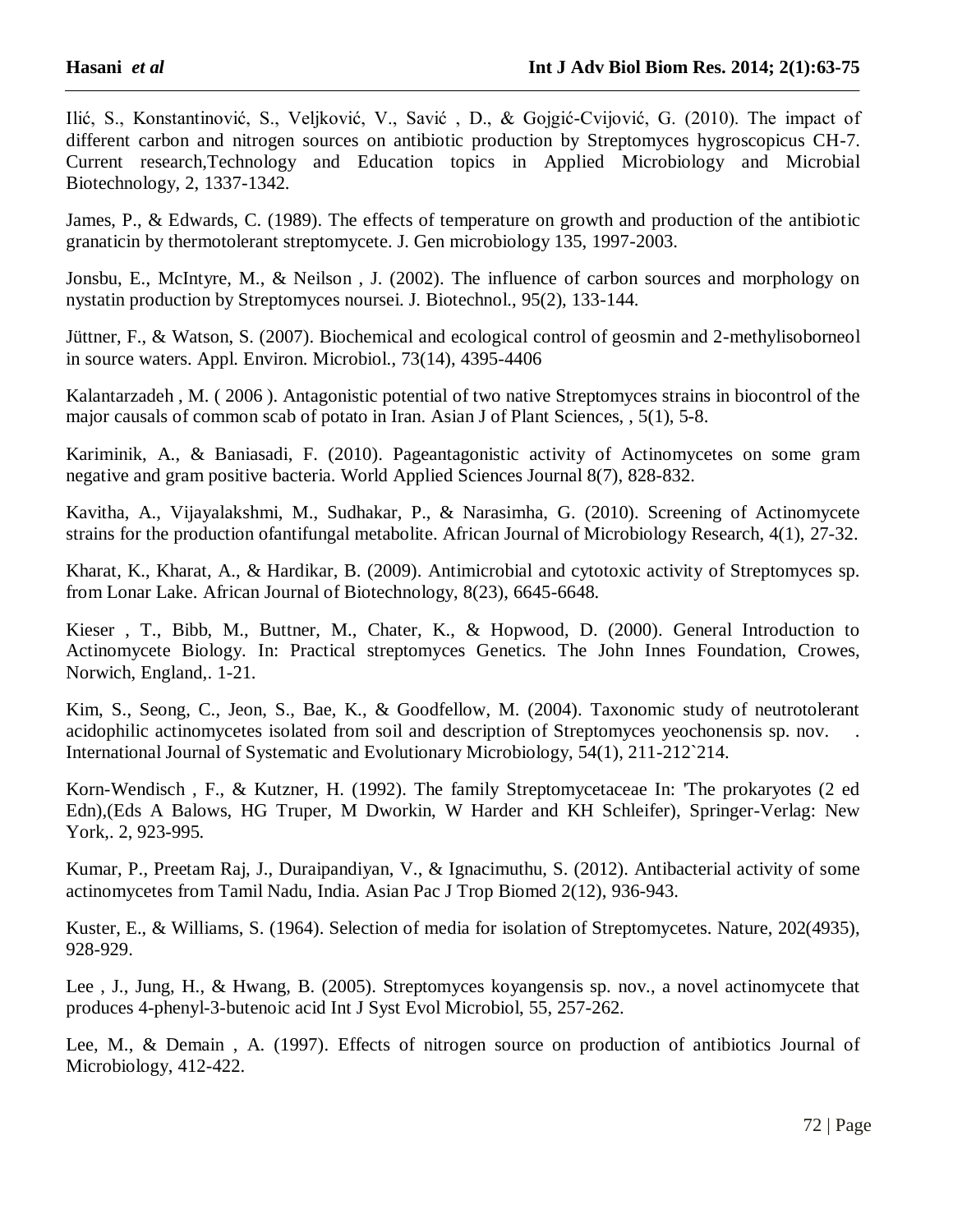Locci, R. (1989). Streptomyces and related genera. Bergeys manual of systematic bacteriology. Baltimore: Williams & Wilkns Company. 2344-2508.

Lounes, A., Lebrihi, A., Benslimane, C., Lefebvre , G., & Germain, P. (1996). Regulation of spiramycin synthesis in Streptomyces ambofaciens: effects of glucose and inorganic phosphate. Appl. Microbiol. Biotechnol, 45(1-2), 204-211.

Maleki, H., Dehnad, A., Hanifian, S., & Khani, S. (2013). Isolation and molecular identification of Streptomyces spp. with antibacterial activity from northwest of Iran. BioImpacts, 3(3), 129-134.

Manivasagan, P., Gnanam, S., Sivakumar, K., Thangaradjou, T., Vijayalakshmi, S., & Balasubramanian, T. (2009). Antimicrobial and cytotoxic activities of an actinobacteria (Streptomyces Sp. PM-32) isolated from an offshore sediments of the Bay of Bengal in Tamilnadu. Advances in Biological Research 3(5-6), 231-236.

Mann, J. (2001). Natural products as immunosuppressive agents. NatProd Rep, 18, 417-430.

Martin, J. F. (2004). Phosphate control of the biosynthesis antibiotics and other secondary metabolites is mediated by the PhoR-PhoP system: an unfinished story. J. Bacteriol., 186(16), 5197-5201.

Mc Gregor , J. (1954). Nuclear division and the life cycle in a Streptomyces sp. J. gen .Microbiol 11, 52- 56.

MCIntyre, J. (2002 ). Antibiotic drugs. Journal of Antibiotics 34, 356-370.

Mohanraj, G., & Sekar, T. (2013). Isolation and screening of actinomycetes from marine sediments for their potential to produce antimicrobials Int. J. LifeSc. Bt & Pharm. Res, 2(3), 115-126.

Mokrane, S., Bouras, N., Sabaou, N., & Mathieu, F. (2013). Actinomycetes from saline and non-saline soils of Saharan palm groves: Taxonomy, ecology and antagonistic properties. African Journal of Microbiology Research, 7(20), 2167-2178.

Mukhtar, H., Ijaz , S., & Ul-Haq, I. (2012). Production of antitumor antibiotic by Streptomyces capoamus Pak. J. Bot.,, 44(1), 445-452.

Nikaido, H. (2009). Multidrug Resistance in bacteria. Annu Rev Biochem, 78, 119–146.

Nonoh, J., Lwande, W., Masiga, D., Herrmann, R., Presnail, J., Schepers, E., . . . Boga, H. (2010). Isolation and characterization of Streptomyces species with antifungal activity from selected national parks in Kenya. African Journal of Microbiology Research, 4(9), 856-864.

Orna, M. (2001). Women chemists in the national inventors hall of fame:Their remarkable lives and their awaer-winning research Bull. Hist. Chem., 34(1), 50-60.

Pallavi , S., Manasa, M., Kambar, Y., Asha, M., Chaithra, M., Vivek, M., . . . Mallikarjun, N. (2013). Anti-Staphylococcus aureus and Anti-yeast activity of Streptomyces species isolated from rhizosphere soil of Sahyadri Science College, Shivamogga, Karnataka. Asian Journal of Biomedical and Pharmaceutical Sciences, 3(24), 7-11.

Procópioa, R., Silvaa, I., Martinsa, M., Azevedoa, J., & Araújob, J. (2012). Antibiotics produced by Streptomyces. The Brazilian Journal of infectious diseases, 16(5), 466-471.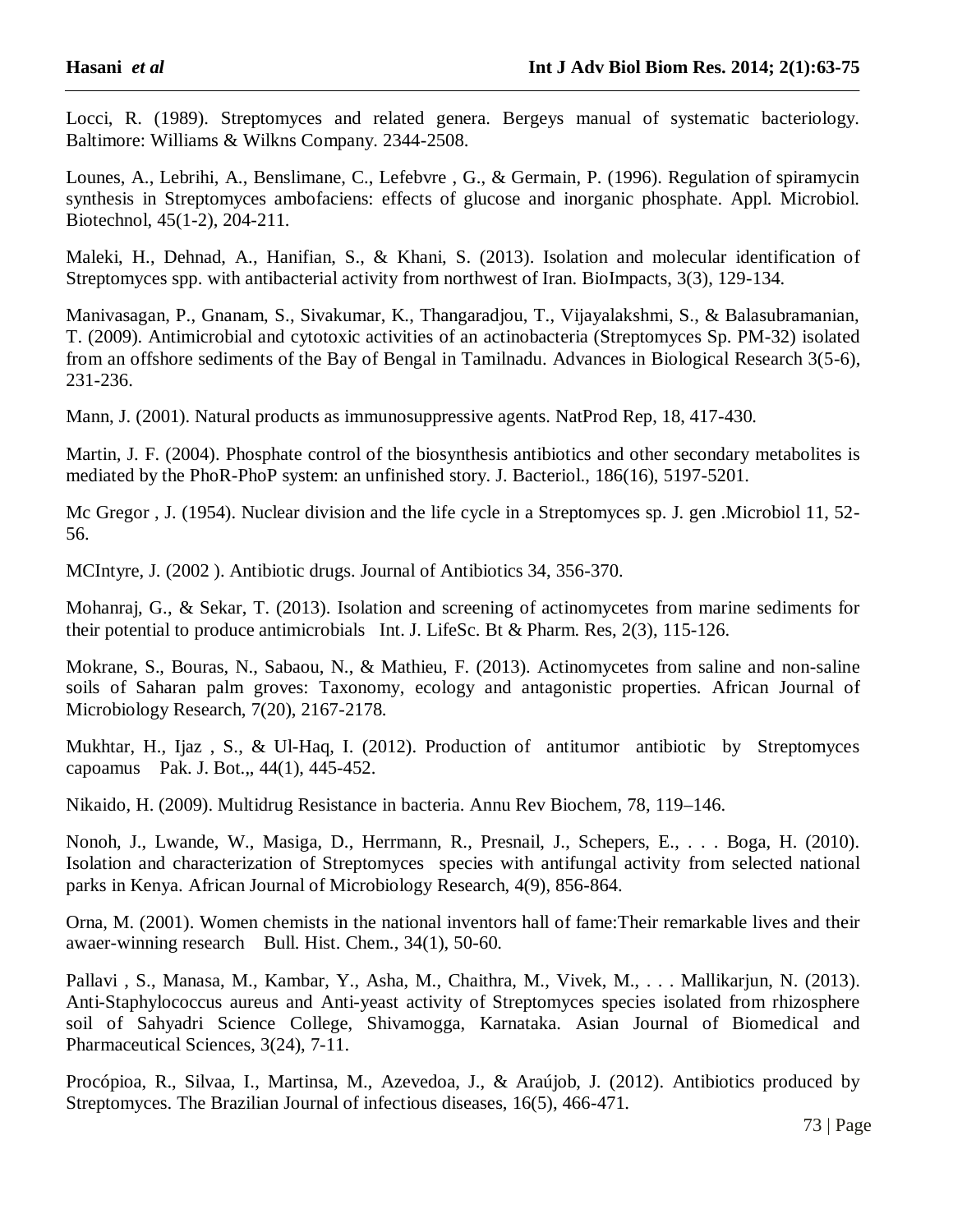Quintana, E., Wierzbicka, K., Pawel Mackiewicz , Osman , A., Fahal, A., Hamid, M., . . . Goodfellow, M. (2008). Streptomyces sudanensis sp. nov., a new pathogen isolated from patients with actinomycetoma. Antonie van Leeuwenhoek, 93, 305–313.

Rafieenia, R. (2013). Effect of nutrients and culture conditions on antibiotic synthesis in Streptomycetes. Asian Journal of Pharmaceutical and Health Sciences, 3(3), 810-821.

Rahmansyah, M., Agustiyani, D., Julistiono, H., & Dewi, T. (2012). Groeth and adaptation of four Streptomyces isolates in the media containing propoxur ARPN Journal of Agricultural and Biological Science, 7(9), 773-781.

Remya, M., & Vijayakumar, R. (2008). Isolation characterization of marine antagonistic actinomycetes from west coxst of india. Medicine and Biology, 15, 13-19.

Rowbotham , T. J., & Cross, T. (1977). Ecology of Rhodococcus coprophilus and associated Actinomycetes in fresh water and agricultural habitats. Journal of General Microbiology, 100(2), 231- 240.

Rugthaworn , P. (2007). A search and improvement of actinomycete strains for biologhcal control of plant pathogens Kasetsart J, 41, 248-254.

Saadoun , I., Momani, A., Malkawi, H., & Mohammad, M. (1999). Isolation, identification and analysis of antibacterial activity of soil streptomycetes isolates from north Jordan. Microbios, 100, 41-46.

Sahin, N., & Ugur, A. (2003). Investigation of the antimicrobial activity of some Streptomyces isolates. Turk J Biol, 27, 79-84.

Sanglier, J., Haag , H., Huck , T., & Fehr, T. (1993). Novel bioactive compounds from actinomycetes. Res Microbiol. , 144(8), 661-663.

Schats, A., Bugie , E., & Waksman, S. (1994). Streptomycin, a substance exhibiting antibiotic activity against gram-positive and gram-negative bacteria. Proceeding of Society for Exprimental Biology and Medicine,, 55, 66-69.

Sejiny, M. (1991). Growth phrases of some antibiotics producing Streptomyces and their identification. J.K.A.U.Sci, 3, 21-29.

Selvakumar, D., Arun, K., Suguna , S., Kumar, D., & Dhevendaran , K. (2010). Bioactive potential of Streptomyces against fish and shellfish pathogens. IRAN. J. MICROBIOL., 2(3), 157-164.

Seong, C., Choi, J., & Baik, K. (2001). An improved selective isolation of rare Actinomycetes from forest soil. The Journal of Microbiology, 39(1), 17-23.

Shahidi Bonjar, G. (2004). Screening for antibacterial properties of some Iranian plants against two strains of Escherichia coli. Asian Journal of Plant Sciences, 3, 310-314.

Shomurat, T., Yoshida, J., Amano, S., Kojina, M., & Niida, T. (1979). Studies on actinomycetal producing antibiotics only in agar culture. I. Screening taxonomy and morphology – productivity relationship of Streptomyces halstedii, strain SF. J Antibiot, 32, 427-435.

74 | Page Silva, M., & Anne, D. (2004). The best penicillin for resistant bacteria Journal of antibiotics, 48, 562-569.